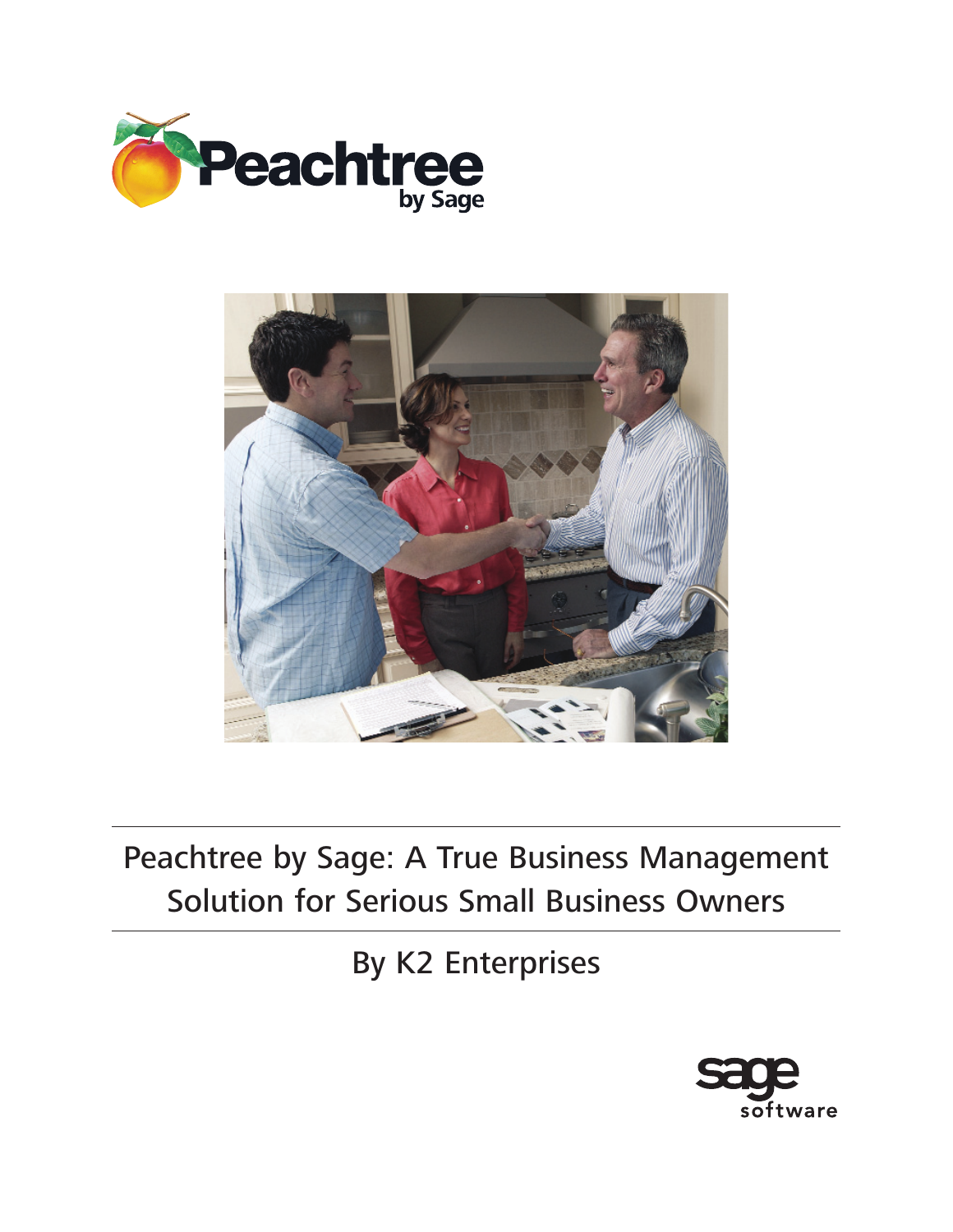# Table of Contents

| Peachtree by Sage Pro Accounting (formerly Peachtree Accounting) 5                                             |
|----------------------------------------------------------------------------------------------------------------|
|                                                                                                                |
|                                                                                                                |
|                                                                                                                |
| Peachtree by Sage Premium Accounting for Construction 5                                                        |
| Peachtree by Sage Premium Accounting for Distribution 5                                                        |
| Peachtree by Sage Premium Accounting for Manufacturing 5                                                       |
|                                                                                                                |
|                                                                                                                |
|                                                                                                                |
|                                                                                                                |
|                                                                                                                |
|                                                                                                                |
|                                                                                                                |
|                                                                                                                |
|                                                                                                                |
| About the Author (and according to the Author City, and according to the Author (and according to the Author C |
|                                                                                                                |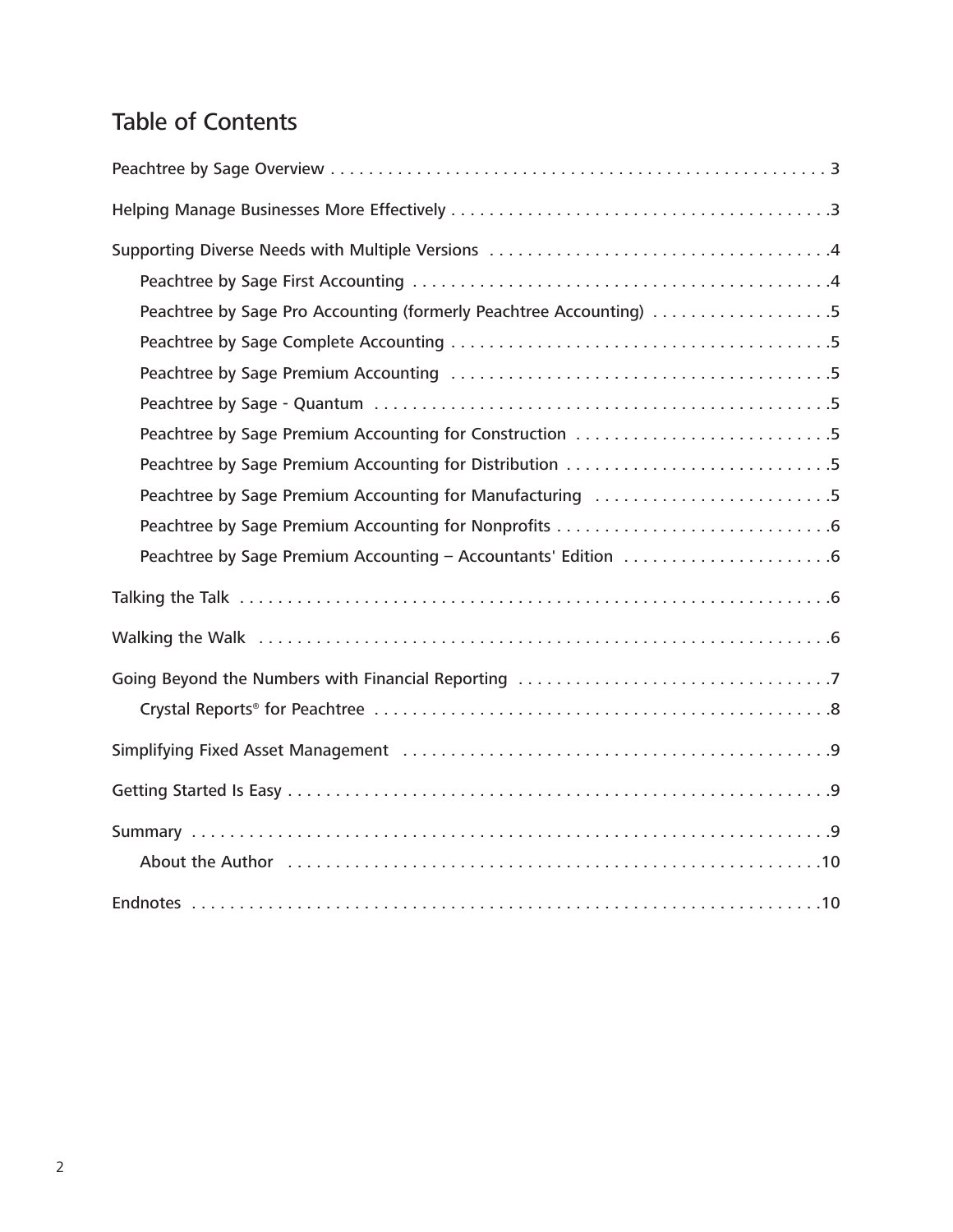## Peachtree by Sage Overview

Small business owners and managers determined to increase the value and usefulness of the information in their accounting system should look no further than the Peachtree by Sage accounting solutions offered by Sage Software. The award-winning Peachtree family of products has delivered robust, end-to-end accounting solutions for growing businesses for three decades. This long-standing tradition of excellence places Peachtree in the unique position of being able to provide **real-world solutions** for the **real-world problems** facing small businesses, based on **real-world experience**.

And since Peachtree is part of Sage Software, you have the solid support of a business management software company that's truly focused on the needs, challenges, and dreams of small and mid-sized businesses.

### Helping Manage Businesses More Effectively

Peachtree is not designed for everyone – just those small business owners and managers who understand that the information in their accounting systems should be the basis for managing their businesses more effectively. These small business owners are serious about their accounting. To that end, Peachtree is more than just accounting software; rather, it is a business management solution. To illustrate, consider the following three examples of how Peachtree quickly gets critical information into the hands of those who need it:

• The Peachtree Business Status Center (shown below) is a dashboard of key, real-time information about the health of the business. Customizable by user, the Business Status Center is a graphical interface with instant access to an integrated view of key measurements and indicators. From the Business Status Center, small business owners and managers can quickly see who their most profitable customers are, what bills need to be paid, and what is owed to them. This assists in making more effective decisions from one convenient location within the software.



Figure 1 – Peachtree Business Status Center

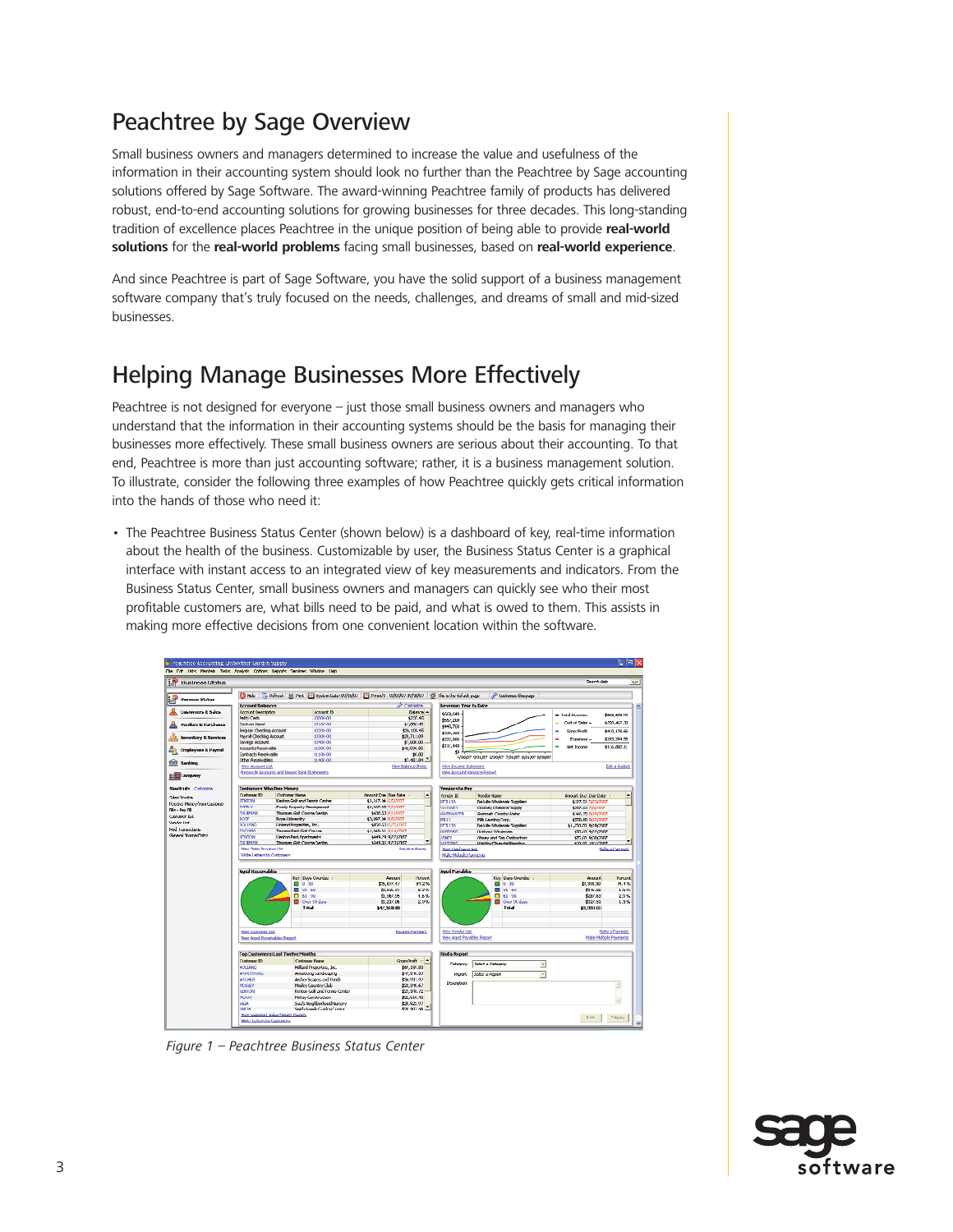• Business analysis means more than just reading financial statements – it means understanding the numbers behind the financial statements. To assist small business owners and managers in understanding the performance of their businesses, Peachtree provides a suite of analysis tools, including **Cash Manager**, **Collection Manager**, **Payment Manager**, and **Financial Manager**. As an example, Financial Manager (shown below) gives instant access to key financial statistics and account balances, enabling financial decision makers to easily and conveniently access critical information.

|              | <b>Financial Manager</b>                            |              |                      |              | $ \Box$ $\times$ |
|--------------|-----------------------------------------------------|--------------|----------------------|--------------|------------------|
| Edit<br>File | Window<br>Help                                      |              |                      |              |                  |
| Close        | $\rightarrow$<br>Print<br>Numeric SSheet<br>Refresh | Help         |                      |              |                  |
| Display:     | <b>6</b> Business Summary<br>C.                     | Key Balances |                      | Mar 15, 2007 | <b>Fax</b>       |
|              | Operational Analysis-                               |              | Resource Management  |              |                  |
|              | Cost of Sales as % of Sales:                        | 30.28        | Current Assets:      | 273.106.84   |                  |
|              | Gross Profit as % of Sales:                         | 69.72        | Current Liabilities: | 192,575.79   |                  |
|              | Net Income as % of Sales:                           | 7.38         | Current Ratio:       | 1.42         |                  |
|              | Profitability-                                      |              | - Working Capital    |              |                  |
|              | Return on Total Assets as %:                        | 1.31         | Inventory Turnover:  | 0.82         |                  |
|              | Return on Net Worth as %:                           | 2.09         | Days AR Outstanding: | 28.35        |                  |

Figure 2 – Peachtree by Sage Financial Manager

• Small business owners and managers often need to be alerted to changes in the status of certain items impacting their businesses. Examples include a negative change in a customer's credit status, inventory falling below minimum stock, unfavorable budget variances, or cash balances declining below preestablished thresholds. Peachtree provides an innovative **Alert** feature which allows users to establish pre-defined rules in various areas of the business and a mechanism for alerting pre-defined personnel when exceptions to these rules occur. These alerts can be in the form of automatically-generated e-mails, reports, or even automatically-generated text messages to a cellular phone or pager. Taking advantage of this best-in-class Alert feature means no more unpleasant surprises!

The three examples cited above are representative of Sage Software's commitment to providing small businesses with more than just an **accounting** package; Peachtree is a true **business management solution** designed to assist small business owners and managers in running their businesses more efficiently, effectively, and profitably.

### Supporting Diverse Needs with Multiple Versions

No two businesses are alike. The Peachtree family of products ensures that the diverse needs of all businesses are met by offering different versions of the software, targeted to different size businesses and different industries. As a company grows and its needs change, an investment in Peachtree provides superior returns as data files can be converted seamlessly from one Peachtree solution to another more robust Peachtree solution.

The following five products currently comprise the Peachtree general purpose product line:

• **Peachtree by Sage First Accounting** is targeted to small business with basic accounting needs in the areas of general ledger, accounts payable, accounts receivable, and inventory. Peachtree First Accounting includes more than 35 pre-defined financial and operational reports and is ideal for those businesses converting from a manual or spreadsheet-based bookkeeping system. Lists provide an at-a-glance view of records about key information like Customers, Vendors, and Employees.

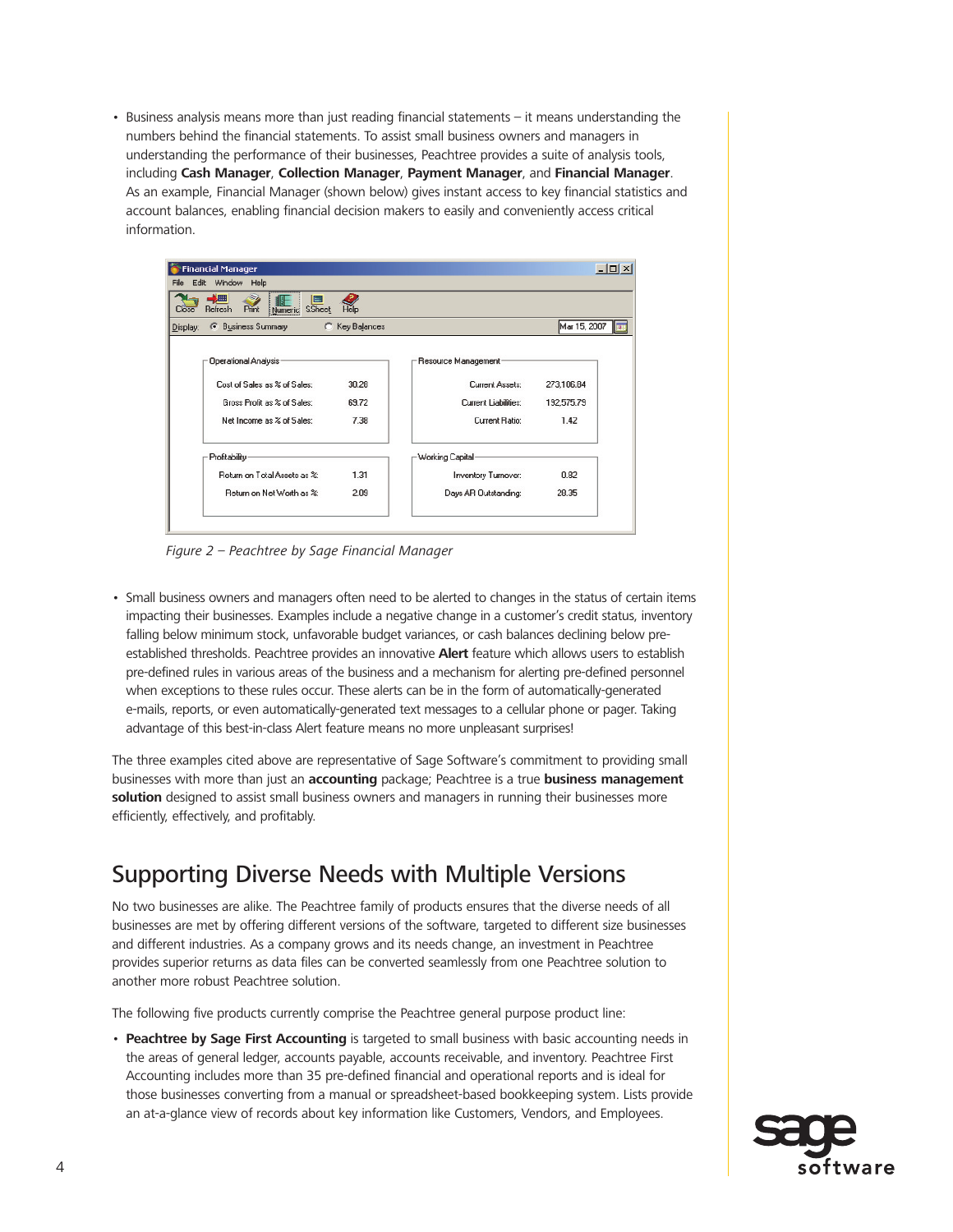- **Peachtree by Sage Pro Accounting (formerly Peachtree Accounting)** extends the functionality of Peachtree First Accounting by adding features such as budgeting capabilities, payroll', enhanced inventory, sales order capacity, integration with Microsoft® Word and Excel®2, e-mail alerts, the ability to e-mail forms and reports<sup>3</sup>, QuickBooks® conversion<sup>4</sup>, and an internal accounting review<sup>5</sup>.
- **Peachtree by Sage Complete Accounting** contains all of the features found in Peachtree Pro Accounting and adds numerous capabilities, creating a robust application designed for small and growing businesses. Some of the additional features found in Peachtree Complete Accounting include: multi-user capabilities<sup>s</sup>; advanced budgeting; advanced security, including an audit trail; integration with Microsoft Outlook®7, integration with UPS®8; advanced inventory, including master items, sub-items, global price changes, and automatic creation of purchase orders; customizable pricing levels; time and billing functionality; and FAS for Peachtree, a fixed-asset tracking and depreciation calculation system.
- **Peachtree by Sage Premium Accounting** is designed for those users requiring additional features and functionality not found in other versions of the Peachtree family of products. With Peachtree Premium Accounting, users have access to all of the features found in Peachtree Complete Accounting, plus many additional features including: progress billing; **Crystal Reports® for Peachtree**; the ability to create consolidated financial statements from other Peachtree companies; departmentalized financial statements; serialized inventory tracking; and the ability to archive prior company data to a separate file.
- **Peachtree by Sage Quantum** is the most comprehensive product in the Peachtree line and is designed for businesses that need more – more users, more capacity and more performance. Able to support up to 10 named users<sup>9</sup>, Peachtree Quantum provides advanced user security and roles management, all of the features available in the Peachtree Premium line, and is bundled with a year of maintenance that includes upgrades and support.<sup>10</sup>

In addition to the robust line of general purpose products described above, the Peachtree product line includes solutions developed for specific industries. Recognizing that users in different industries have unique accounting and reporting requirements, there are five industry-specific Peachtree products to help meet the specific challenges found in the targeted industries.

- **Peachtree by Sage Premium Accounting for Construction** is designed to meet the specific and unique needs of small construction businesses. It includes features such as: subcontractor insurance tracking, labor burden allocations, progress billing, retainage<sup>11</sup> tracking, and expanded job costing reporting.
- **Peachtree by Sage Premium Accounting for Distribution** is the ideal choice to meet the challenges of distribution companies. Included in the feature set are: multiple and customizable price levels; quantity discounts; global price changes; indented Bill of Materials report; support for vendor part numbers, including the ability to buy and sell by vendor part number; stock status by location report; up to 20 customer "ship-to" addresses; the ability to place a customer on credit hold; customer and vendor management detail reports; advanced kitting and assembly features; work tickets; assembly planning report; and deficient components list for assembly report
- **Peachtree by Sage Premium Accounting for Manufacturing** contains the functionality necessary for small manufacturers to manage the production process more effectively, to optimize investments in inventory, and to provide outstanding customer service. Among the differentiating features in this product are: advanced indented bill of materials processing; component pick list report; production scheduling report; inventory trend analysis; buy and sell in multiple quantities; and multiple costing methods, including specific identification costing for serialized items.

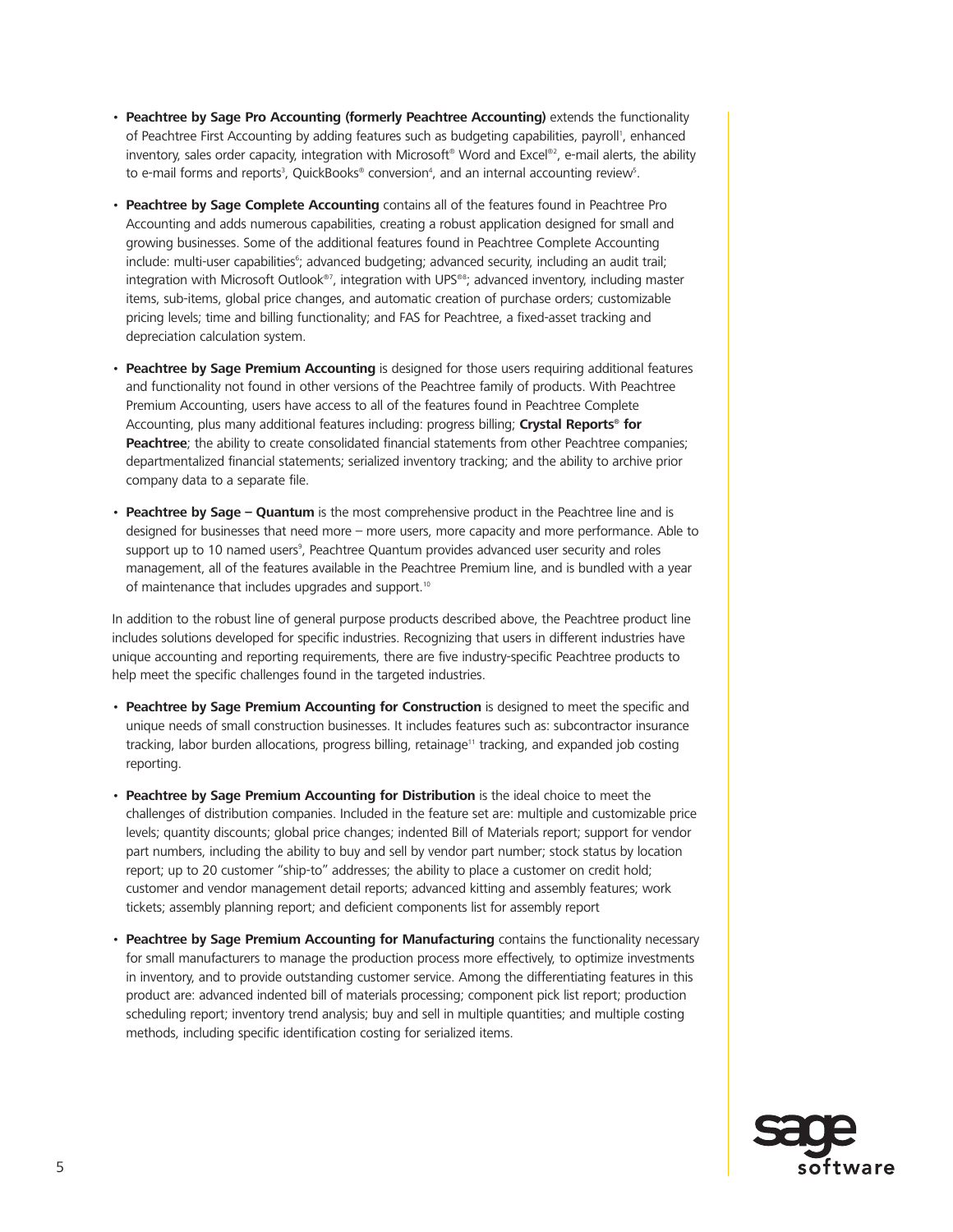- **Peachtree by Sage Premium Accounting for Nonprofits** is an affordable solution designed to meet the unique reporting requirements of smaller nonprofit organizations. Features that make it an outstanding choice for many nonprofits include: donor grantor summary list report; statements of revenues and expenditures; statements of financial position; and predefined charts of accounts for various types of nonprofit entities.
- **Peachtree by Sage Premium Accounting Accountants' Edition** is targeted to those accountants in public accounting or bookkeeping practices who have many different clients running many different editions of Peachtree. The Accountant's Edition is unique in that it contains all of the features found in all of the other editions of Peachtree; accordingly, accountants need only use the Accountant's Edition to ensure full compatibility with their clients' Peachtree data files.

Should a company reach the point at which the Peachtree family of products no longer provides a viable solution, data can be easily migrated upstream to one of Sage Software's mid-range products – Sage MAS 90. This industry-leading business management solution is offered in 26 separate modules, meaning users pick and choose the modules that are necessary to serve the needs of the business. Because data is converted from Peachtree to Sage MAS 90, implementation time is minimized and access to prior data is maintained. This is yet another example of Sage Software's ability to provide powerful solutions throughout the life of a business.

### Talking the Talk

Accounting is often referred to as the "language of business" and perhaps no other solution targeted to small and growing businesses speaks that language as fluently as Peachtree. Using accounting terminology already familiar to small business owners, managers, and accountants, Peachtree capitalizes on knowledge bases that are already established and well-entrenched in most businesses. This translates into higher end-user productivity and reduced implementation time and training costs.

In addition to utilizing familiar terminology, Peachtree can be configured to satisfy a wide variety of accounting preferences. For example, Peachtree supports both calendar years and fiscal years. Further, anywhere from one to 13 interim accounting periods can be defined within the reporting year, regardless of whether the reporting periods are defined as calendar year or fiscal year. Additionally, formal closing processes at the end of each interim period and reporting year ensure that the integrity of prior period financial statements remains uncompromised.

Another example of the solution's flexibility in meeting the needs of a wide variety of businesses lies in its ability to support up to five segments in account numbers in the chart of accounts. Users may define these account segments while setting up a company's data file or at any point in the future. Taking advantage of this feature facilitates quick and easy financial reporting at both the balance sheet and income statement level by account, division, location, profit center, fund, or any other desired form of segmentation.

## Walking the Walk

Many accounting applications pay lip service to the important topic of internal control, but Peachtree stands alone in the small business market with its commitment to a strong internal control structure. With the internal control features present in Peachtree products, small business owners and managers can be comfortable in knowing that their data is safe, secure, and protected from unauthorized persons.

The internal control process begins when each user on a company's data file is assigned a unique user ID and password and specific permissions are associated with the user ID. These permissions control what areas of the application the user can access and, once there, what the user can do within each area of the application. Setting up user IDs and associated permissions ensures that employees can access only those specific areas of the program to which they have been granted permission. In addition, permissions control whether individual users can modify information in prior periods.

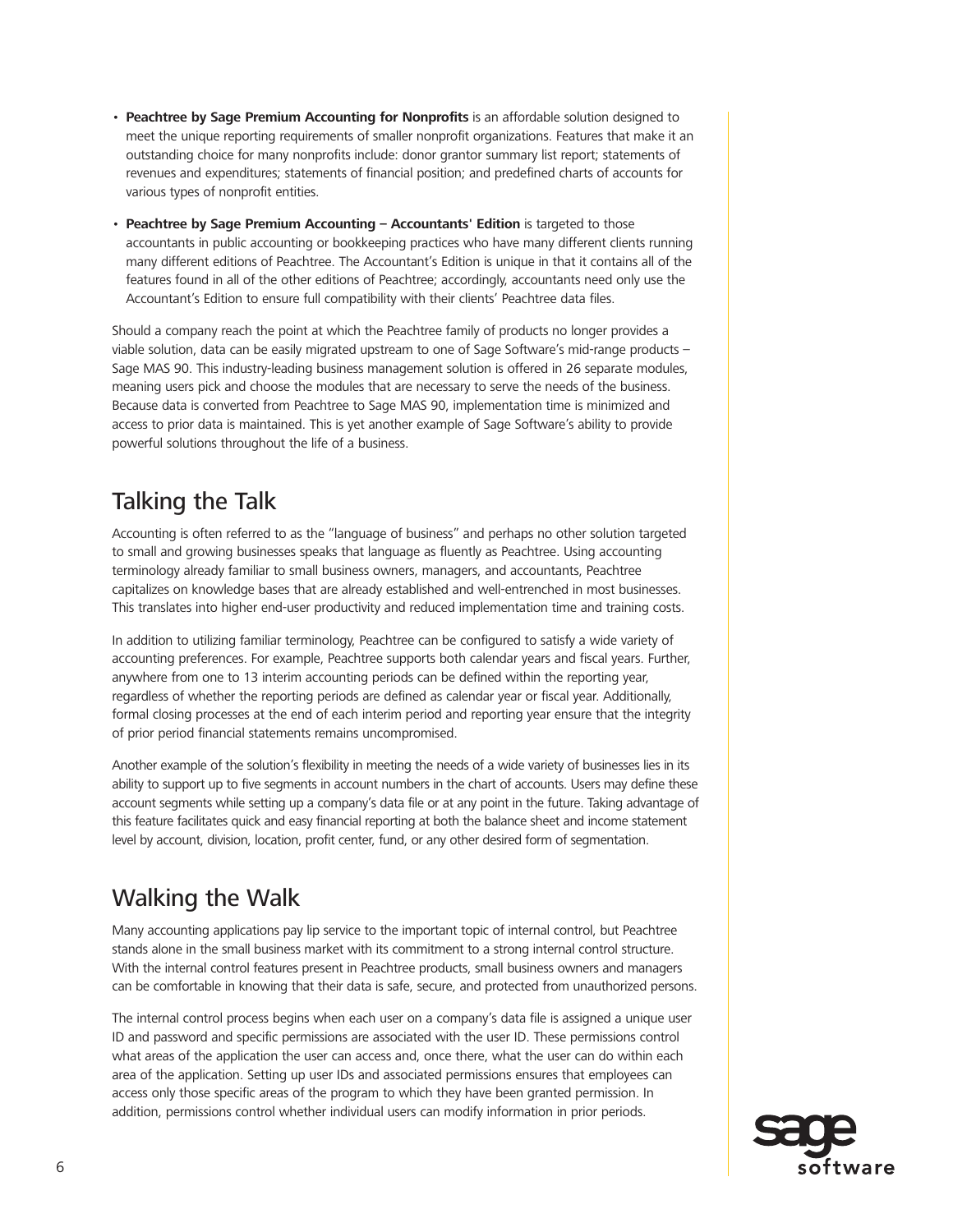The second key component of the solution's internal control structure is an "always on" audit trail. With the audit trail, Peachtree can maintain a record of details associated with every transaction. Some of the information maintained in the audit trail includes who entered a transaction and when; who changed a transaction, when the change was made and what the change was; and who deleted a transaction and when. In addition, the audit trail tracks when each user logs on and off the system and what additions, changes, and deletions were made to master file information. Reviewing the Audit Trail Report is a key internal control measure as it allows business owners and senior managers to monitor each employee's activities within a Peachtree data file.

Duplicate transactions are frequently a source of internal control failures. As a third component of its internal control structure, Peachtree prevents duplicate transaction numbers from being entered. In addition, Peachtree provides a utility known as **Internal Accounting Review**<sup>5</sup> (shown below). This feature can be used to identify suspicious and/or erroneous transactions in a Peachtree data file. Run on demand, Internal Accounting Review performs up to 15 independent checks of a company's data.

|                         | <b>Internal Accounting Review</b>                                    |                                                                                                     |       |                                     |                              | $  n  \times$                                                                                                                                                                                                                                                                                                                                                                                                                                                    |  |
|-------------------------|----------------------------------------------------------------------|-----------------------------------------------------------------------------------------------------|-------|-------------------------------------|------------------------------|------------------------------------------------------------------------------------------------------------------------------------------------------------------------------------------------------------------------------------------------------------------------------------------------------------------------------------------------------------------------------------------------------------------------------------------------------------------|--|
| File Edit Window Help   |                                                                      |                                                                                                     |       |                                     |                              |                                                                                                                                                                                                                                                                                                                                                                                                                                                                  |  |
| 日日                      |                                                                      |                                                                                                     |       |                                     |                              |                                                                                                                                                                                                                                                                                                                                                                                                                                                                  |  |
|                         |                                                                      | <b>Internal Accounting Review</b>                                                                   |       |                                     |                              | C. How do I                                                                                                                                                                                                                                                                                                                                                                                                                                                      |  |
| For: This Period        |                                                                      | From: 03/01/2007 To: 03/31/2007 M                                                                   | Apply |                                     |                              | Display 20<br>I tramactions per check                                                                                                                                                                                                                                                                                                                                                                                                                            |  |
|                         | 9 of the checks have found no transactions                           |                                                                                                     |       | 6 of the checks need to be reviewed |                              |                                                                                                                                                                                                                                                                                                                                                                                                                                                                  |  |
| identified in an audit. |                                                                      |                                                                                                     |       |                                     |                              | The Peachtreeth Internal Accounting Review allows you to easily identify common transaction mistakes and transactions or conditions that may not adhere to Generally Accepted Accounting Principles. The Review identifies pot<br>transactions, and allows you to drill down to detail, investigate, and make corrections if necessary. The Review checks your company for up to 15 types of transactions and/or postings that represent common mistakes and ite |  |
|                         |                                                                      | Purchases or bills that do not credit an accounts payable account                                   |       |                                     |                              |                                                                                                                                                                                                                                                                                                                                                                                                                                                                  |  |
| Dahal.                  | Purchwoodles,                                                        | Version ID                                                                                          |       | Amount.                             | Arrest ID                    | This check helps you identify purchase transactions that may                                                                                                                                                                                                                                                                                                                                                                                                     |  |
| 03/15/2007              | 10045                                                                | GARY                                                                                                |       | \$150.00                            | 24700-00                     | credit an incorrect general ledger account type. For companies                                                                                                                                                                                                                                                                                                                                                                                                   |  |
| 03/15/2007              | 10046                                                                | <b>JACKSON</b>                                                                                      |       |                                     | \$50.00 24700-00             | using the accrual accounting method, the Internal Accounting Review<br>searches for purchases whose purchase journal entry does not credit an<br>accounts payable account. Typically, purchases credit an accounts<br>payable account.                                                                                                                                                                                                                           |  |
| Date<br>03/14/2007      | <b>Invoice No.</b><br>10341                                          | Sales or invoices that do not debit an accounts receivable account<br><b>Customer 1D</b><br>CHAPPLE |       | Amount.<br>\$37.10                  | Account ID<br>10000-00       | This check helps you identify sales transactions that may debit an<br>incorrect general ledger account type. For companies using the<br>accrual accounting method, the Internal Accounting Review searches for                                                                                                                                                                                                                                                   |  |
| 03/15/2007<br>ushshup   | 10339<br>1005941                                                     | <b>ARMSTRONG</b><br>FRANCI IN                                                                       |       | \$53.00                             | 10000 00<br>\$37.45 10000-00 | sales invoices whose sales journal entry does not debit an accounts<br>receivable account. Typically, sales transactions debit an accounts<br>receivable account.                                                                                                                                                                                                                                                                                                |  |
|                         |                                                                      | ■ Payments or checks that do not credit a cash account                                              |       |                                     |                              |                                                                                                                                                                                                                                                                                                                                                                                                                                                                  |  |
| Date:                   | Check No.                                                            | ID                                                                                                  |       | Amount.                             | Account ID                   | This check helps you identify payments that may credit an<br>incorrect oeneral ledger account type. The Internal Accounting                                                                                                                                                                                                                                                                                                                                      |  |
| 03/15/2007              | 10219                                                                | <b>CLINE</b>                                                                                        |       | \$100.00                            | 11400-00                     | Review searches for payments and time of purchase payments whose                                                                                                                                                                                                                                                                                                                                                                                                 |  |
| us/is/zup/              | 100714                                                               | <b>HAWKIRPS</b>                                                                                     |       |                                     | \$100,00 11400-00            | payment journal entry does not credit a cash account. Typically,<br>payments credit a cash account.                                                                                                                                                                                                                                                                                                                                                              |  |
|                         |                                                                      | $\blacksquare$ Receipts or money received that does not debit a cash account                        |       |                                     |                              |                                                                                                                                                                                                                                                                                                                                                                                                                                                                  |  |
| <b>Date</b>             | Rof No.                                                              | ID:                                                                                                 |       |                                     | Allount Account ID           | This chack halps you identify cash receipts that may debit an                                                                                                                                                                                                                                                                                                                                                                                                    |  |
| us/is/zup               | 102313                                                               | DASH                                                                                                |       | \$1,292,10 61500-00                 |                              | incorrect general ledger account type. The Internal Accounting<br>Review searches for cash and time of sale receipts whose receipt journal<br>entry does not debit a cash account. Typically, cash receipts debit a cash<br>account.                                                                                                                                                                                                                             |  |
|                         |                                                                      | Transactions that debit and credit the same general ledger account                                  |       |                                     |                              |                                                                                                                                                                                                                                                                                                                                                                                                                                                                  |  |
| Dahir                   | Duf No.                                                              | Type                                                                                                | ID    |                                     | Armourd: Account ID          | This check alerts you to transactions that may have debited or                                                                                                                                                                                                                                                                                                                                                                                                   |  |
|                         | No transactions have been found that meet the otheria of this check. |                                                                                                     |       |                                     |                              | credited the wrong account. The Internal Accounting Review<br>searches for transactions that debit and credit the same general ledger<br>account. Transactions do not generally debit and credit the same<br>٠<br>account: doing so may indicate a mistake.                                                                                                                                                                                                      |  |

Figure 3 – Internal Accounting Review

Long-term protection of a company's data file is another component of a sound internal control structure and Peachtree supports this objective by making data file backups easily accessible. Users can back up data from within Peachtree or by using an alternate means such as a tape backup. In addition, Sage Software offers **Peachtree Online Backup**<sup>12</sup>, a subscription-based service through which a company's data is backed up over the Internet to a secure, off-site storage facility. Users taking advantage of this option can rest assured that their data is safe and secure and can be retrieved at any time with only an Internet connection and web browser.

### Going Beyond the Numbers with Financial Reporting

Through Peachtree, users receive clear, concise, and uncluttered financial and operational reports that provide greater insight into their businesses. In addition to numerous pre-defined reports, users may create and save customized reports to meet specific reporting requirements. Reports may also be organized into **Report Groups**, allowing "batch printing" of a number of reports with a single command.

As many as 135 predefined reports and financial statements are included in Peachtree products. The following chart shows those in Peachtree Premium Accounting – Accountants' Edition.

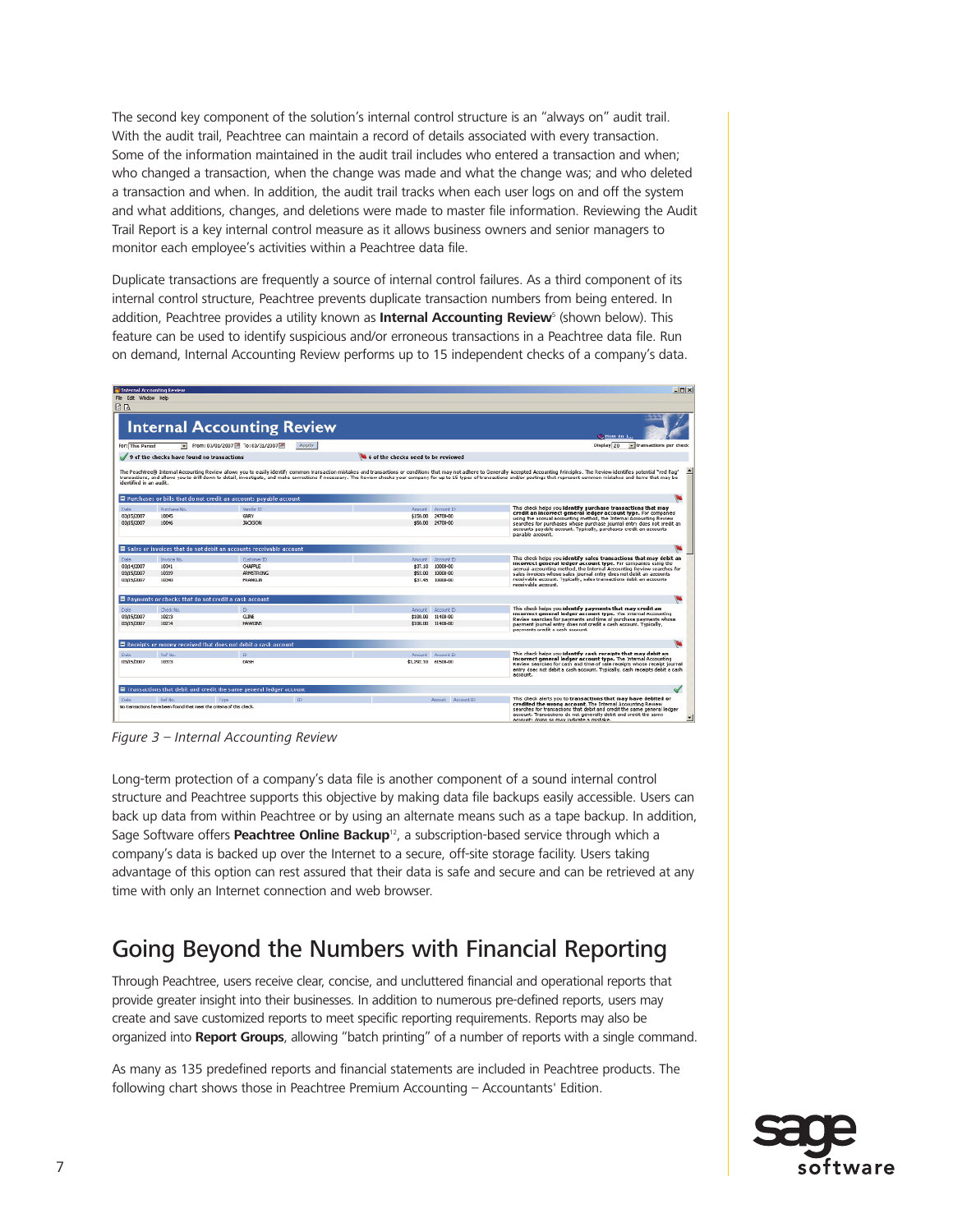| <b>Report Type</b>            | <b>Number of Reports</b> |
|-------------------------------|--------------------------|
| <b>Account Reconciliation</b> | 6                        |
| <b>Accounts Payable</b>       | 16                       |
| <b>Accounts Receivable</b>    | 23                       |
| <b>Company Reports</b>        | $\overline{2}$           |
| Crystal Reports for Peachtree | 12                       |
| <b>Financial Statements</b>   | 14                       |
| <b>General Ledger</b>         | 9                        |
| Inventory                     | 20                       |
| <b>Job Reports</b>            | 14                       |
| Payroll                       | 11                       |
| Time and Expense Reports      | 10                       |

Figure 4 – Number of Reports in Peachtree Premium Accounting – Accountant's Edition

Creating customized financial statements and reports with Peachtree is quick and easy. Users can customize financial statements and reports using the manual editing features in the **Design** window. Additionally, when customizing financial statements, the **Financial Statement Wizard** can guide a user through the process of customizing report headers and footers, date range of the report, columns in the report, and formatting and font options for the report. Of course, once a report or financial statement has been customized, it can be saved for future recall.

Other notable features within the Peachtree reporting function include:

- The ability to copy reports and financial statements from one company to another;
- A built-in PDF generator, allowing any report or financial statement to be saved as a PDF file;
- One-click access to e-mail reports and financial statements from within Peachtree; and
- The ability to export a report or financial statement to either a new Excel workbook or an existing Excel workbook.

#### **Crystal Reports for Peachtree**

Where even greater flexibility and depth are needed to support the financial and operational reporting aspects of a business, **Crystal Reports for Peachtree** is included as an enhancement to Peachtree Premium Accounting. Crystal Reports is widely recognized as one of the leading report-writing packages available today and Crystal Reports for Peachtree brings the functionality of Crystal Reports to the Peachtree product line.

Crystal Reports for Peachtree includes 12 pre-defined reports that may be used immediately without any modifications. More importantly, Crystal Reports for Peachtree allows users to create fullycustomizable reports that access virtually any of the data residing in Peachtree. These reports can even include graphs and charts, allowing users to gain greater insight into the performance of the business. Perhaps best of all, users can access and harness the full functionality of Crystal Reports for Peachtree without ever having to exit Peachtree Premium Accounting.

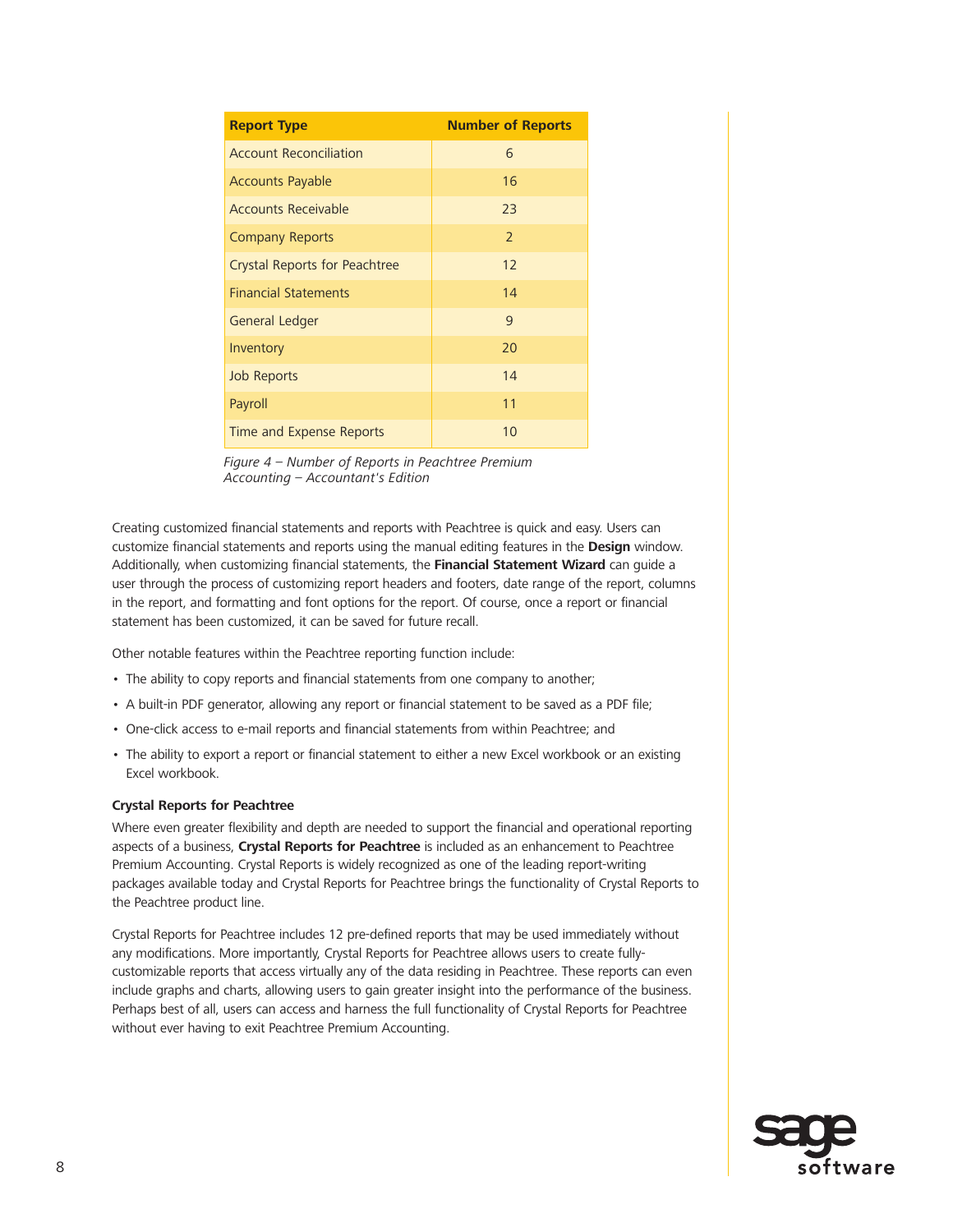## Simplifying Fixed Asset Management

Included in the Peachtree Complete Accounting and Peachtree Premium Accounting product lines, **FAS for Peachtree** provides Peachtree users with a full-featured fixed asset management solution. With FAS for Peachtree, users can manage information on as many as 200 fixed assets and calculate and post periodic depreciation entries into Peachtree on each of these assets.

FAS for Peachtree also contains a full complement of operational and tax-oriented reports and worksheets to simplify and streamline the process of fixed asset management. From an operational standpoint, some of the key reports include depreciation expense and summary reports, an asset disposal report, a fixed asset summary report, and annual activity and fixed asset basis reports.

FAS for Peachtree streamlines tax reporting for fixed assets also. For example, with FAS for Peachtree, users can generate suitable-for-filing copies of Forms 3468, 4255, 4562, 4626, and 4797. FAS for Peachtree even calculates when a company must apply the mid-quarter convention for assets placed in service during the reporting year. In addition, beyond income tax reporting, FAS for Peachtree can simplify the process of property tax reporting for those companies that are subject to personal property taxes. By tracking asset locations and allowing these locations to be filtered during the reportgeneration process, FAS for Peachtree streamlines the process of reporting personal property to various taxing jurisdictions.

## Getting Started Is Easy

It is easy to take advantage of the many features mentioned here because getting up and running with Peachtree is a snap. A **New Company Setup Wizard** guides users through the process of creating a new company in Peachtree. Settings can be imported from other Peachtree companies, including template company files supplied by Peachtree, or they can be established manually. With extensive import capabilities, it is also quite easy to import list information such as customer names and addresses from familiar applications such as Word and Excel. Further, for those companies already utilizing either Quicken® or QuickBooks®, Peachtree provides a conversion utility which converts existing data files into Peachtree. With tools like these, Peachtree users are positioned to take full advantage of the features in their business management solution in no time. The Setup Guide helps users set up key information in Peachtree before entering any transactions. The Setup Guide walks users through creating customers, vendors, inventory items, and more.

### Summary

Sage Software remains a leader in providing full-featured business management solutions to small and growing businesses, and Peachtree is a primary example of this. Built on a long-standing tradition of excellence, Peachtree products are designed for those small and growing businesses that are serious about leveraging the information in their accounting system into more efficient operations and greater profitability.

Not content to rest on past successes, Sage Software continues to innovate and develop products that are feature-rich, technologically stable, easily understood and used, and which provide a solid return on investment. This is driven by the concept of Customer Connected Design (CCD). Sage Software's Customer Connected Design model focuses on identifying and providing solutions that meet the needs of business owners and others who are serious about how they manage their business finances.

Moreover, with the upgrade opportunities available in other Sage Software mid-range products, Peachtree users don't have to worry that their investment in data will become obsolete when it's time to move to an even more robust business management solution.

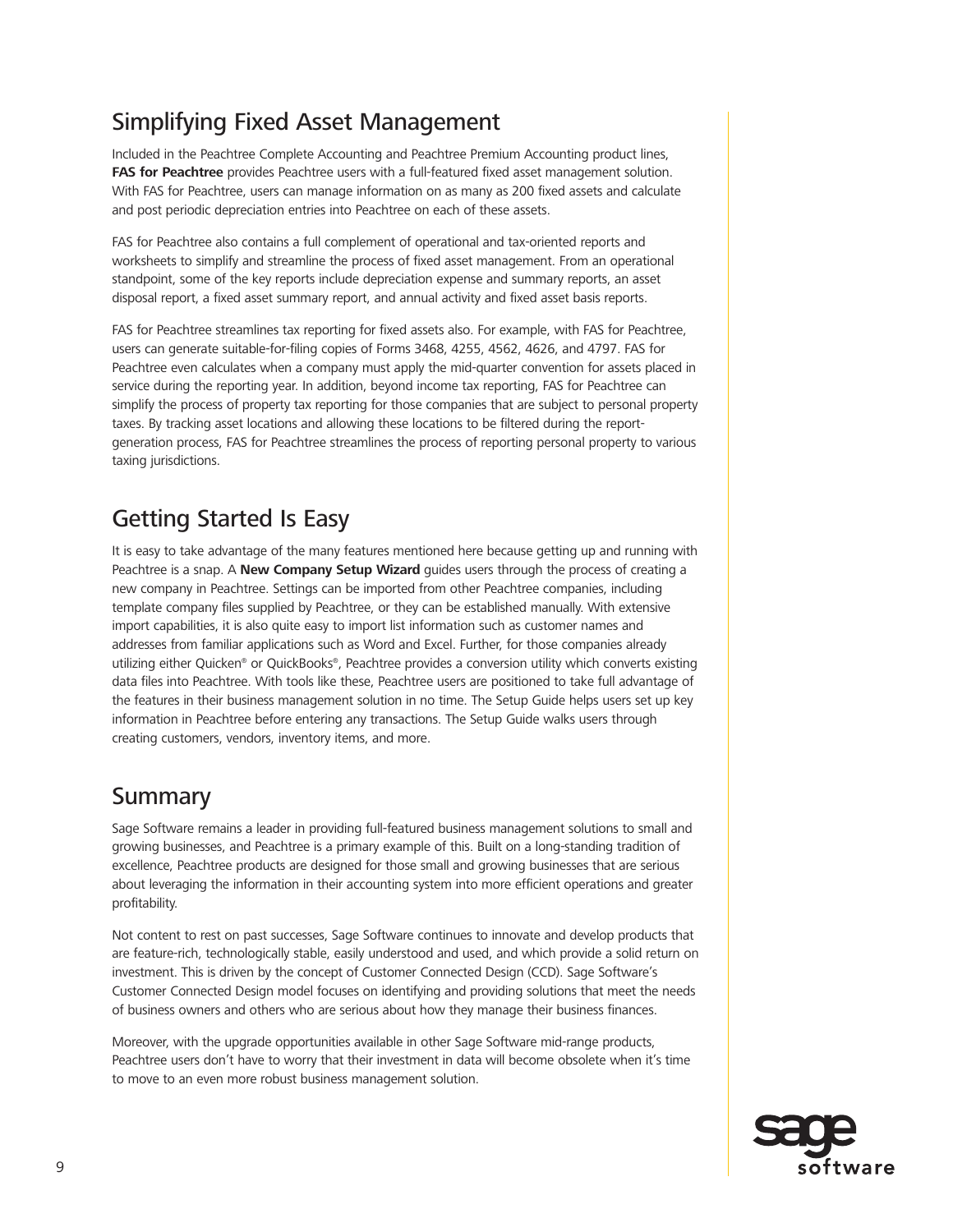In short, the Peachtree product line is one that meets the core accounting needs of a great majority of small and growing businesses today. Perhaps more importantly, capitalizing on strengths (especially compared to other small business accounting software applications) in the areas of financial reporting, internal control, inventory management, fixed asset reporting, and business analytics enables Peachtree products to help solve many of the problems faced by small business owners and managers. Backed by Sage Software, a company providing solutions to more than 2.6 million customers in North America, Peachtree products truly do live up to their tagline: **Accuracy. Control. Results.**

#### **About the Author**

Randy Johnston is a nationally recognized educator, consultant, and writer with over 30 years experience in Strategic Technology Planning, Systems and Network Integration, Accounting Software Selection, Business Development and Management, Disaster Recovery and Contingency Planning, and Process Engineering. Mr. Johnston is currently an Executive Vice President and Partner at K2 Enterprises and Network Management Group, Inc.

### **Endnotes**

- 1 File-able forms and automatically updated tax tables require an additional fee. See www.peachtreepayroll.com or call 877-231-3762 for more details.
- 2 Word and Excel integration requires Microsoft Word and Excel 2000, 2002 or 2003.
- 3 Requires Microsoft Outlook 2000, 2002 or 2003; Outlook Express 5 or 6; other MAPI complaint e-mail programs.
- 4 Requires QuickBooks version 2003, 2004, 2005, or 2006, Basic through Enterprise.
- 5 Sage Software is not liable or responsible for any fines or penalties that may result from errors in your company accounting records. The Internal Accounting Review is not intended to uncover all questionable transactions.
- 6 For multi-user access, you must purchase one single-user box per named user or one Multi-use Value Pack for up to five named users.
- 7 Outlook integration requires Microsoft Outlook 2000, 2002 or 2003.
- 8 UPS functionality is subject to UPS terms and conditions. Internet access required.
- 9 Subject to terms of the End User License Agreement. A maximum of 10 licensed named users are allowed. Only the first 10 named users selected in the user maintenance screen are considered licensed named users.
- 10 The Peachtree Quantum Signature Care Plan (which includes product upgrades, product updates, and customer support) will be renewed automatically each year on the anniversary date of purchase, at the then current renewal rate, unless the customer terminates the agreement prior to that date. Renewal is not required for continued access to product updates.
- 11 Retainage is available only in companies using accrual based accounting.
- 12 Additional fees apply. Internet access and credit card required.